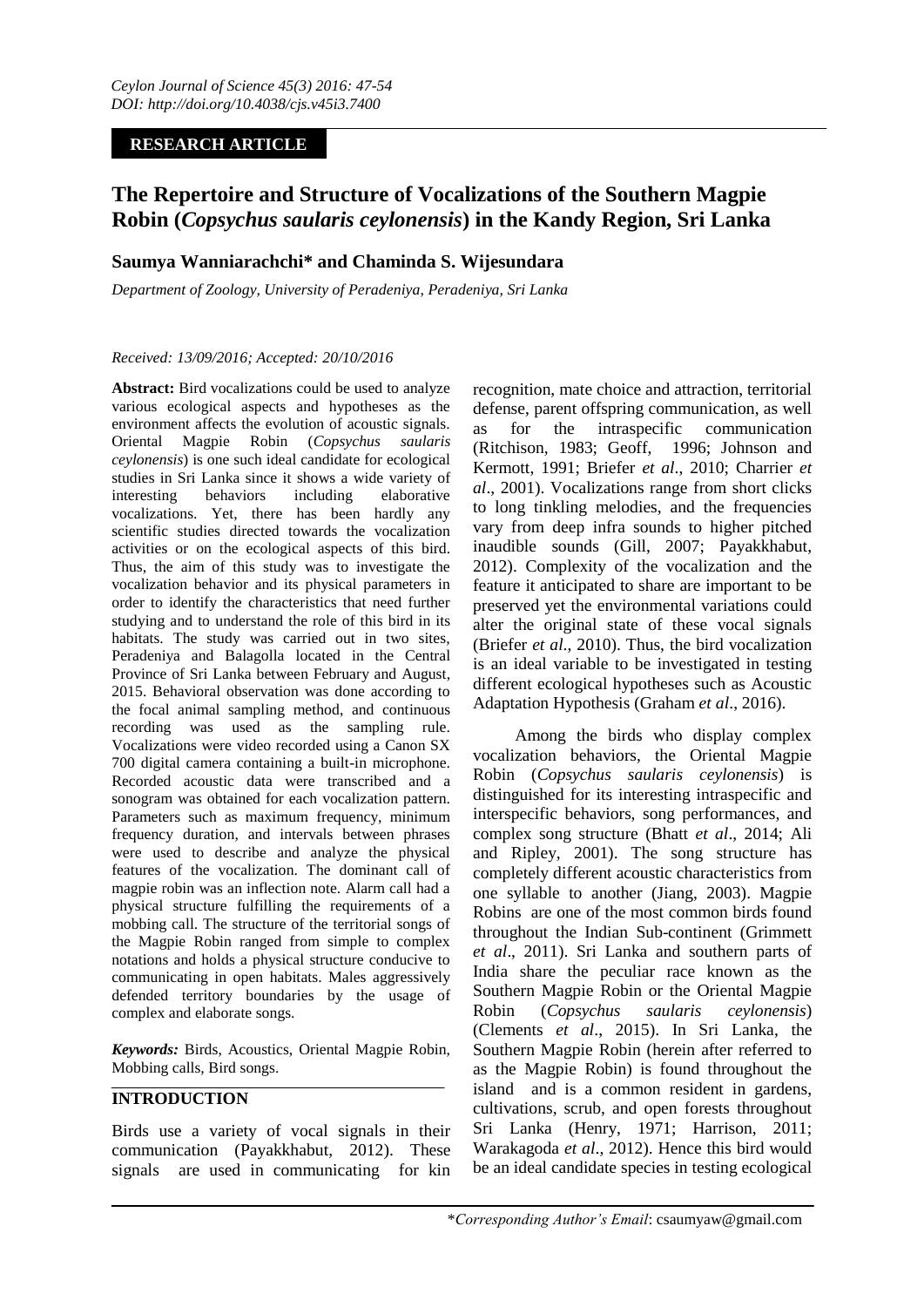hypotheses inked to vocalization in Sri Lanka, yet there has been hardly any scientific research on the vocalization activities of this bird. Thus, very little information is available on its vocalization parameters and characteristics and its ecological significance in Sri Lanka especially with the different habitats being occupied by this bird species. Therefore, much work remains to be done on this species and its signaling role in local ecosystems. Hence, a detailed vocal behavioral study on different aspects of vocalization of this interesting bird will be a valuable addition to future Sri Lankan ecological studies linked to vocalization.

The main objective of the present study was to construct a comprehensive record of the vocalization behavior of Magpie Robin, obtaining sonograms for the acoustic data and to analyze the physical characteristics of common vocalization patterns and identify which aspects the future studies should be directed in ethological and ecological aspects of this bird.

## **MATERIALS AND METHODS**

## **Study Area**

Two study sites, located in Balagolla  $(7^{\circ}28^{\circ}N,$  $80^{\circ}71'E$ ) and Peradeniya (7°26'N,  $80^{\circ}59'E$ ) in the Kandy District, Sri Lanka were selected for this study. The elevations of the two sites are 545 m and 500 m ASL, respectively and the mean annual temperature is  $24^{\circ}$ C while the humidity is 70% to 79%. Mean Annual rainfall of the two sites are higher than 2,000 mm (Department of Meterology, 2014).

The study site in Balagolla is a road side suburban habitat with large home gardens. Magpie Robins are frequently seen visiting these home gardens and utilizing the resources within the area. The second study site was the garden habitats within the campus of the University of Peradeniya. The area has a high diversity of avifauna including Magpie Robins and other bird species (Wijesundara and Santiapillai, 2001).

## **Behavior sampling**

Preliminary observations in the two study sites were carried out in February, 2015. Four individuals (two males and two females) from each study site were considered in obtaining the percentage of vocal activity from the total diurnal activity. Each individual was observed for approximately 12 hours of time according to the

focal animal sampling method (Martin and Bateson, 2007; Altmann, 1974) and recorded the animal"s behavior. During this period, vocalization and other behaviors were also noted (e.g. perching, foraging, feeding, nest making, etc.). Once an individual was selected, it was followed until the individual moved completely out of sight. If the focal individual moved completely out of sight recording was stopped until it is visible again. Such interruptions were recorded as "time out". Continuous recording was used as the recording rule where each existence of the behavior patterns was recorded together with the time of their occurrence, according to Martin and Bateson (2007). The final measures were calculated according to the time for which the focal individual was visible.

To score behavior JWatcher V 1.0 behavior scoring software (Blumstein *et al*., 2007) was used. The summarized behavior score files were converted to Microsoft Excel work sheets and analyzed. Time budgets for the Magpie Robin were constructed using the "StateAllDur" (State Analysis, All, Duration) statistics obtained by the summary of behavior scoring. 'StateAllDur' is calculated for the duration of the states and all of the durations are included in the calculation (Blumstein *et al*., 2007). In the "StateAllDur" Total Time (TT) option was used to obtain the percentage of vocal activity from the total diurnal activity.

## **Vocal recording**

Vocal recordings were carried out from March, 2015 to August, 2015 in both study sites, between sunrise to sunset on each sampling day, for three days a week. Peak observation hours were between 0600-0900h and 1500-1800h additionally opportunistic sampling was carried out before and after the peak observation hours to identify the earliest and the latest hours of vocal activity. Vocal activity of 22 individuals including 6 adult males, 7 adult females, 5 sub adults and 4 fledglings were recorded in two study sites.

Vocalizations (dominant call, songs, and alarm calls) of Magpie Robins were video recorded using a Canon SX 700 digital camera containing a built-in microphone. This instrument digitized the sound waves at a sampling rate of 48 kHz with a 16-bit resolution. 581 minutes and 483 minutes from Balagolla Study area and Peradeniya study area were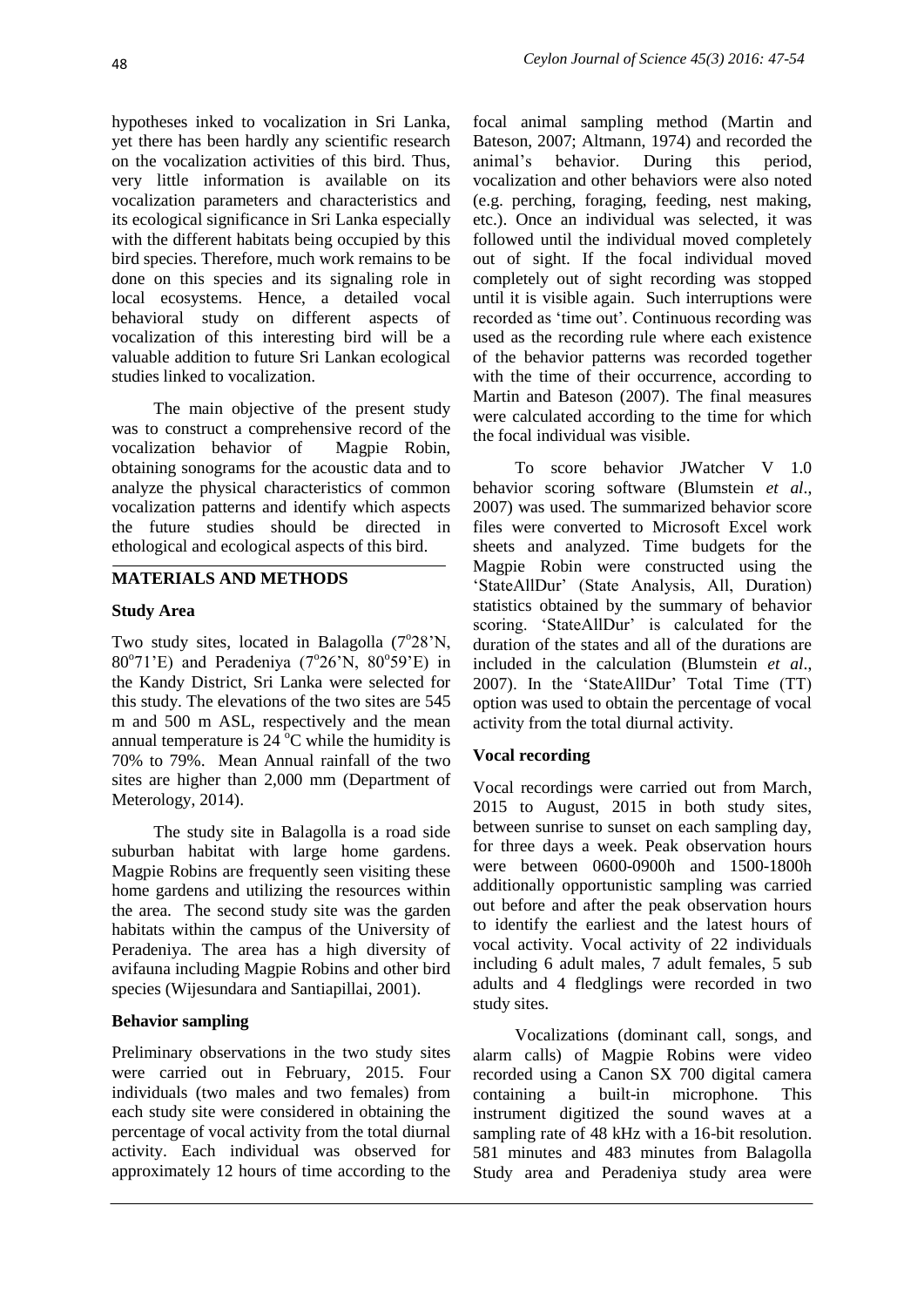recorded respectively (1064 minutes of video recording collectively).

#### **Sound analysis**

Recorded acoustic data were transcribed from video files to Wave (\*.wav) files using Format Factory Version 3.6.0 (Hao, 2015) open source video sound converter. A sonogram was obtained for each vocalization pattern using Raven Lite Version 1.0 software (Charif, 2006). Parameters such as maximum frequency, minimum frequency duration, and intervals between phrases were used to describe and analyze the physical features of the vocalizations. For the analysis of the structure and the composition of the vocalization, noise reduction was carried out using Raven Lite Version 1.0. Calls were compared including calling durations, after the removal of undistinguishable recordings through the sonograms. 154 vocal records were used in sonogram analysis and these vocalizations included 57 songs (320 minutes), 79 dominant calls (242 minutes), 27 alarm calls (73 minutes) and 6 chatters (45 minutes).

## **RESULTS**

#### **Vocalization Structure and Behavior**

Our study indicates that approximately 34% (Males 47-51%, Females 16-20%) of diurnal time was spent in vocalizations by these birds. Male Magpie Robin showed a great repertoire of songs compared to females. The vocal behavior of the Magpie Robin can be categorized into several types based on its usage and the physical structure. These are the "dominant call", "alarm call', 'song' and 'chatter'(Table 1).

The dominant call, the most common call observed in the study, was a single noted whistle

that sounded similar to a *Tweet* and was recited by both male and female birds as well as the sub adult Magpie Robins (Figure 1 A). The phase duration was  $1.0066$  s  $\pm$  0.4761, while the minimum frequency was 2.1 kHz  $\pm$  0.3kHz and the maximum frequency was  $5.5$  kHz  $\pm$  1.7 kHz. The number of notes on a phrase was  $11.9 \pm 5.9$ . The dominant call element or note shows an inflection in the frequency where the pitch is increased with time (Figure 1 A). The minimum frequency of the dominant call note ranged from 4.1-4.2 kHz, while the maximum frequency ranged from 5.8-6.0 kHz. The call note is composed of three clearly visible harmonics (Figure 1B) and the mean note duration was 0.25s.

The alarm call is a harsh screech-like noisy call with a spitting-like sound, recited by both males and females, including fledglings (Figure 1B). The note is monotonous and noisy with numerous harmonics. The lowest detectable frequency of the alarm call ranged from 1.3-1.6 kHz and the highest detected frequencies ranged from 13-15 kHz. Alarm calls were observed deliverd during presence of the predators such as snakes and cats and also in the late evening hours without any possible alarming context. Spectrogram of the alarm call had a short duration (less than 0.5 s) of broad frequency structure. In one occasion Magpie Robins were observed delivering alarm calls with a mixed species group comprising of Yellow-billed Babblers (*Turdoides affinis*), Purple-rumped Sunbirds (*Leptocoma zeylonica*), a Scalybreasted Munia (*Lonchura striata*), Great Tit (*Parus major*), Red-vented Bulbul (*Pycnonotus cafer*), Common Tailor Bird (*Orthotomus sutorious*), and an Indian Palm Squirrel (*Funambulus palmarum*).

**Table 1:** Parameters of the vocalizations of Oriental Magpie Robin (Mean  $\pm$  SD), \* A phrases or intervals cannot be identified in the chatter.

|                             | Song              | Dominant call     | Alarm Call      | <b>Chatter</b> |
|-----------------------------|-------------------|-------------------|-----------------|----------------|
| Number of Individuals       | 6                 | 15                | 11              | 4              |
| Number of Vocal Samples     | 42                | 79                | 27              | 6              |
| Phrase/Note duration (s)    | $1.0066 \pm 0.47$ | $0.2500 \pm 0.05$ | $0.500 \pm 0.2$ | $\ast$         |
| Minimum frequency (kHz)     | $2.1 \pm 0.3$     | $4.1 \pm 0.2$     | $1.3 \pm 0.3$   | $8.2 \pm 0.5$  |
| Maximum frequency (kHz)     | $6.5 \pm 1.7$     | $5.8 + 0.4$       | $13.0 \pm 1.5$  | $1.5 + 0.2$    |
| Number of notes on a phrase | $11.9 + 5.9$      |                   |                 | $\ast$         |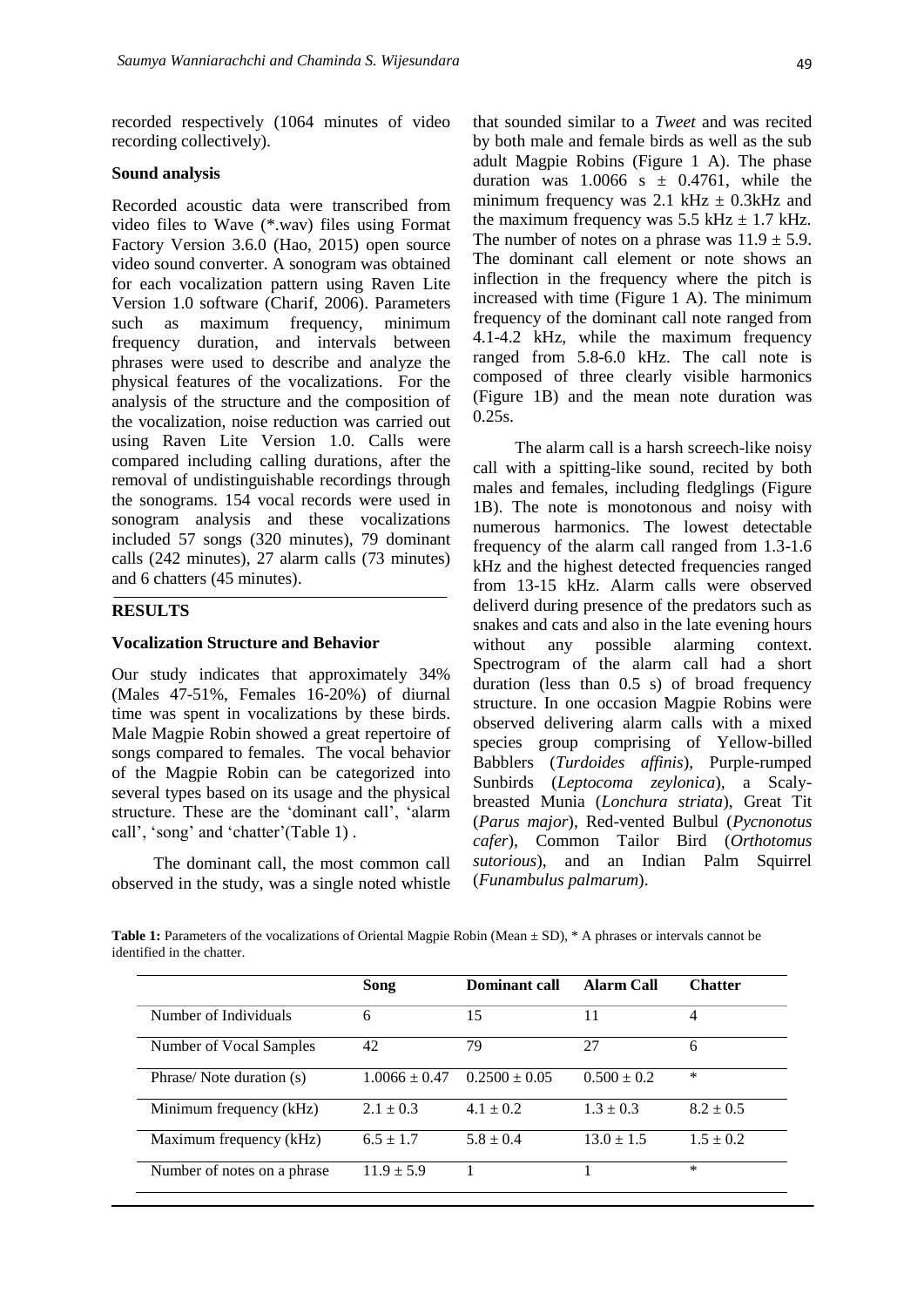

**Figure 1: A**. Sonogram of the dominant call of Magpie Robin (phrase duration - 1.0066s  $\pm$  0.4761s, minimum frequency -2.1 kHz  $\pm$  0.3kHz, maximum frequency- 5.5 kHz  $\pm$  1.7 kHz, number of notes on a phrase - 11.9  $\pm$  5.9), **B**. alarm call (lowest frequency - 1.3-1.6 kHz, highest detected frequencies - 13-15 kHz, duration less than 0.5 s) **C**. simple phrased territorial call (number of notes – 3, phrase duration- 0.61 s, frequency range- 1.8- 3.8 kHz).



Figure 2: A chatter of Magpie Robin with an unorganized phrase like note structures (frequency range 8.2 kHz -1.5 kHz).



**Figure 3:** Sonogram of a single phrase of a complex and elaborative song, frequency range-1.9-6.0 kHz, number of identifiable notes  $-13$ , phrase duration  $-3.4$ s.

A song is a collection of repetitive phrases having different types of notes, usually recited by the male Magpie Robins as part of their territorial display, two males who are fighting to establish territorial boundaries could be seen using songs to establish their territory by singing contrary to each other, occasionally females could be seen performing songs in the presence of males during courtship displays. Male Magpie Robins showed a great variety of singing. The most complex and elaborative song observed shows repetitive phrases of a complex notation with harmonics and overlapping of notes with duet notations towards the end. The song consisted of 13 different notes with 3.4s duration, and the frequency ranged from 1.9-6.0 kHz (Figure 3). Less elaborative and less complex songs were recorded from all individual males (Figure 1. C). The simplest type of song

observed involved three notes and a phrase duration of 0.61s and a frequency range of 1.8- 3.8 kHz.

It was observed that male Magpie Robins started the vocalization activity early in the morning at their roosting sites (earliest vocalization observed was 0415h), much earlier than the other birds in both the study areas, while perching on their roosting sites. As ambient light increased, they moved to nearby locations such as tall trees, television antennas, tall buildings, utility poles, and telephone wires which probably enhanced their visibility and audibility to conspecifics. In males, elaborate singing was observed throughout the breeding season (early April to late July) starting from dawn until dusk, prominently during the early hours of the morning. Near the nesting sites, males were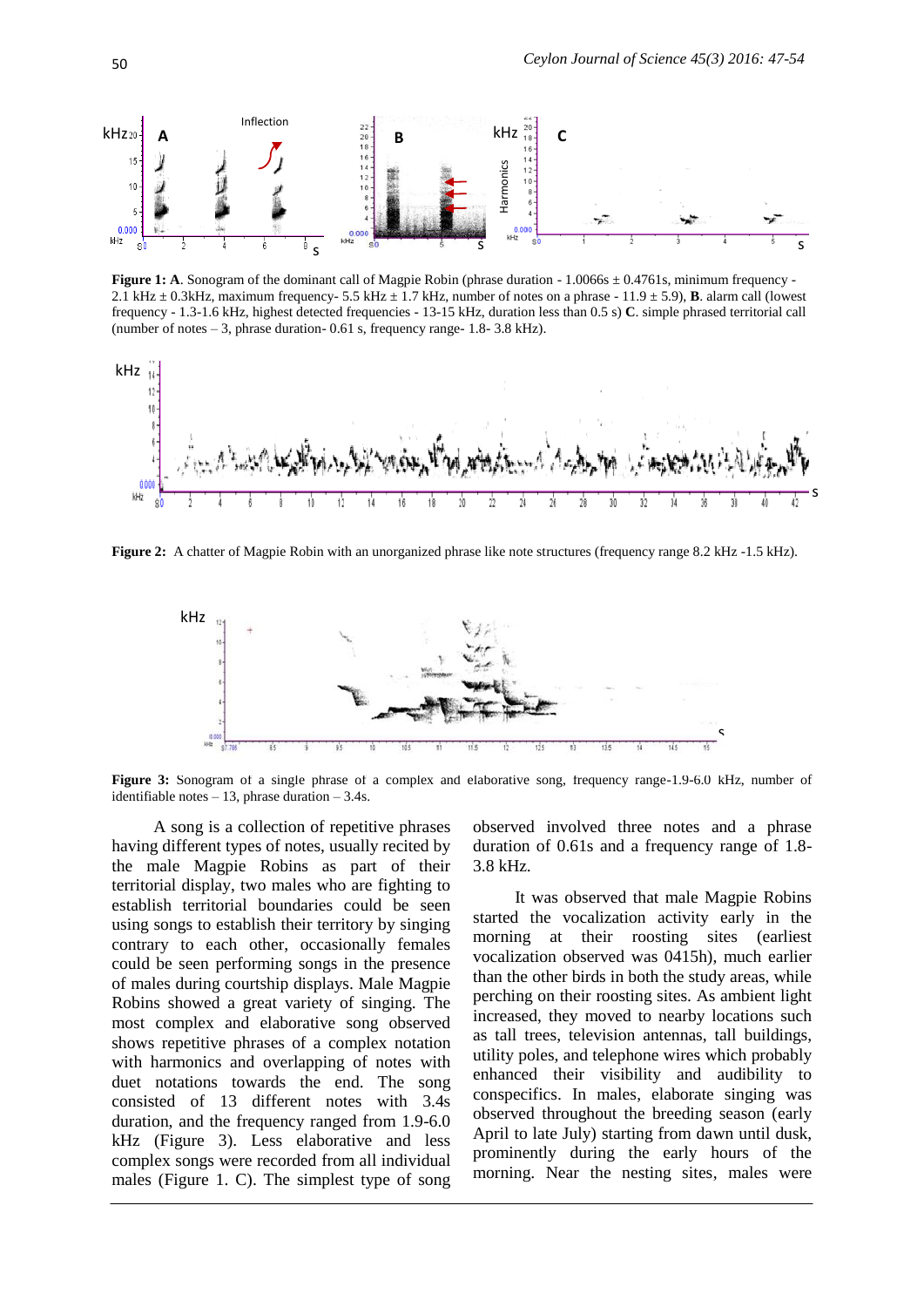observed perching on relatively tall substrates delivering lengthy songs while being alert. During the breeding season, males defend their territorial rights. Once the rival or the intruder entered the territory, male would start to sing and use the alarm vocalization, or a combination of both, and if the intruder did not respond to the warnings there was a series of tail jerking and short flight displays with singing, which would lead to a noisy fight where both parties would sing or alarm continuously.

A more complex and an unorganized type of call (Figure 3) was observed in male Magpie Robins specially during perching. This is known as a chatter. During the chattering, no other Magpie Robins were observed in the surroundings. Chatter is simply a song like elongated vocalization without silent intervals. Notations could be repetitive or highly unorganized frequency range of chatters were between 8.2 kHz and 1.5 kHz. Majority of the chatters were observed throughout the rainy weather on the first half of the day during the study period.

Similarly, females were seen reciting dominant and alarm calls starting from the early hours of dawn in analogous dwellings to males but no songs were reported during these periods. In females, songs other than the normal vocalization were exhibited only during the courtship dances. To compare the time devoted for calling a Mann-Whitney test was used, a significant difference between male and female Magpie Robins was observed (W = 926.0,  $p <$ 0.05). The males devoted a greater time in vocalization compared to the females.

#### **DISCUSSION**

The Magpie Robin is a common bird species found throughout the home garden habitats (Warakagoda *et al*., 2013) and its behavior can be easily observed by keeping close proximity to the bird without alarming. Thus, they are an ideal species to test ecological frameworks such as Acoustic Adaptation Hypothesis.

Phrases of the songs could vary according to the individual as well as situations such as the ambient noise (Oden, 2013; Klump and Shalter, 1984). Male Magpie Robins displayed a wide variety of songs and these songs are used in various activities such as defending the territories or attracting mates during courtship displays, similar to the bird species such as White-rumped Shama (*Copsychus malabaricus leggei*) and Indian Robin (*Saxicoloides fulicatus*) (Perera, 2000; Wikramasinghe and Dilhari, 2013)

The mean phrase duration of the male Magpie Robin in the study area was lower compared to the mean phrase duration reported for the same species in Rajasthan, India (5.14  $\pm$ 2.2s) (Koli, 2014). However, the habitats are different from each other in two places (Wildlife Sanctuary in Rajasthan compared to suburban surroundings in the present study) and geographic variations give rise to changes in bird songs (Podos & Warren, 2007). This could be reasons to variations observed in phrase durations.

These phrases included inflected notes. The basic structure of majority of fundamental notes observed had a broad duration (at least 0.5s) and a narrow frequency. In birds, males tend to recite long range non directional songs spreading far away from the speaker allowing the call to be received by many audiences at the same time (Boncoraglio and Saino, 2007). Complex acoustic signals with high frequencies tend to get degraded in structurally multipart habitats such as dense forests (Boncoraglio and Saino, 2007). Magpie Robins inhabit suburban habitats with ample amount of open spaces, and they utilize relatively tall substrates. Thus, the probability of the song getting degraded is less. Hence, the habitat structure might have played a role in modeling the vocal repertoire of the Magpie Robin. Further analysis is required to describe the exact relationship between the habitat structure and the vocal repertoire of the Magpie Robin.

A typical urban characteristic is the high level of ambient noise, which presents difficulties for animals that use vocal communication, (Hu and Cardoso, 2009), thus further studies are needed to distinguish the function and the ambient noise in Magpie Robin vocalization. Adjustments and shifts in frequencies, phrases and notations could give rise to dialects (Oden, 2013), thus with the long range distribution throughout the island this birds vocalization could be a fine sources for investigating song dialect systems in Sri Lankan birds.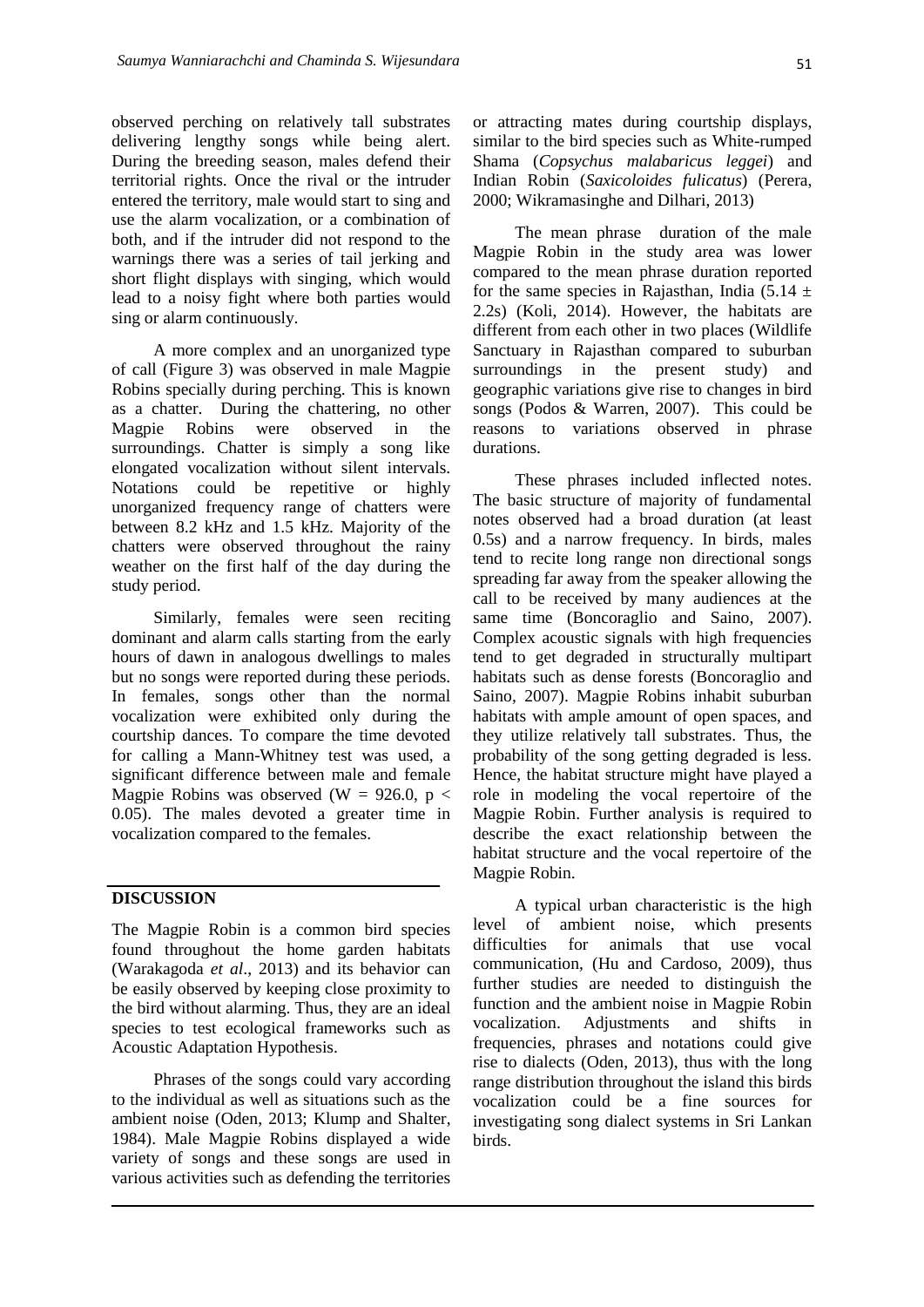Magpie Robins started singing from early hours of the day (0415 h), which is earlier than the other birds in the study area and is consistent with observations from other populations (Bhattacharya *et al*., 2008; Bhatt *et al*., 2014; Koli, 2014). With the change of the environment, changes in the behavior of animals can be observed. Change of the behavior responding to the 24-h cycle of light and dark change is known as circadian rhythms (Gill, 2007). Change of light intensity is a stimulus controlling the commencement and termination of diurnal rhythms (Koli, 2014). According to Roenneberg and Russel (1997), initiation of the singing in Magpie Robins could be a result of a finely modified sensory system responding to the rapid changes in the twilight hours. Communication at this time of the day is particularly important for mate choice, and intra-sexual competition (Berg *et al.,* 2006). Characteristics of dawn song performance therefore may have evolved as honest signals of male quality (York *et al*., 2014). Female song birds asses males based on the repertoire size, duration of singing and ability of singing physically challenging songs (Ballentine *et al*., 2004). Thus, in a similar context Magpie Robins might be using the dusk or dawn songs and calls to exhibit better qualities than the neighbors. Males use the long and elaborate vocalizations to attract females and the territorial calls to defend the boundaries of the territory (Bhatt *et al*., 2014). Male song is known to be essential in the mate choice in birds, since the different song features reflect different singing traits of the singer (Darolová *et al*., 2012) and it could be an honest indication of male quality which can be directly assessed by the females.

There was a significant difference according to the Mann-Whitney test  $(p< 0.05)$  in the call devotion time as well as the temporal occurrence of the song in male and female. Female tends to be less vocal than the male. Males were highly vocal, spending a high proportion of time (49% of total time observed) in singing compared to female (13% of total time observed). Males use the long and elaborate vocalizations to attract females and the territorial calls to defend the boundaries of the territory (Bhatt *et al*., 2014). Magpie Robins tend to recite their territorial songs perching on relatively tall substrates within their territory margins. If the songs are uttered within a surrounding with obstacles the structural changes could occur in

the acoustic signal such as scattering and refracting (Morton, 1986). Thus, Magpie Robins could be using the tall perching spots to reduce the degradation of the acoustic signal in order to spread the acoustic signal to other rival males and for potential mates.

Among the vocalization types of Magpie Robin, alarm calls were recited by both sexes. Alarm calls are given by birds to warn others of the presence or approach of a predator (Klump and Shalter, 1984; Marler, 1957; Johnson *et al*., 2003). Spectrogram of the alarm call of Magpie Robin exhibited a short duration broad frequency structure, which allows eavesdroppers to detect the direction and distance of the caller (Gill, 2007). This probably facilitates to easily rally the other individual to help chase out the threatening intruder. Such calling types are also known as mobbing calls (Johnson *et al.,* 2003). This structure was similar to the alarm calls recited by the Ashy-headed Laughing Thrush (*Garrulax cinereifrons*), Orange-billed Babbler (*Turdoides rufescens*), and Racket-tailed Drongo (*Dicrurus paradiseus*) in a mixed species flock in Sinharaja Forest Reserve (Goodale and Kotagama, 2005). The observation of Magpie Robins delivering alarm calls with mixed species groups in the neighborhood could be an indicator that predator detection and avoidance could be key driving force for the formation of mixed species groups in the region.

Thus, it can be concluded that these Magpie Robin recites several types of calls in addition to its dominant "tweet" call, which can be categorized as Alarm Calls, Songs and Chatters. Vocalization of Magpie Robin could be utilized in investigating male quality by examining the songs structures, evolution of dialects and the mobbing aspect of the alarm call of this bird in Sri Lanka.

## **ACKNOWLEDGEMENTS**

We thank the Department of Zoology, University of Peradeniya for providing equipment and other facilities for this study. We are grateful to Tharangi Hettiarachchi, Dilan Chathuranga, Chamalka Dulmini, and Sewwandi Wijesuriya for their assistance during field work. Thanks are also due to Bhagya Herath for her support with spectrogram analysis.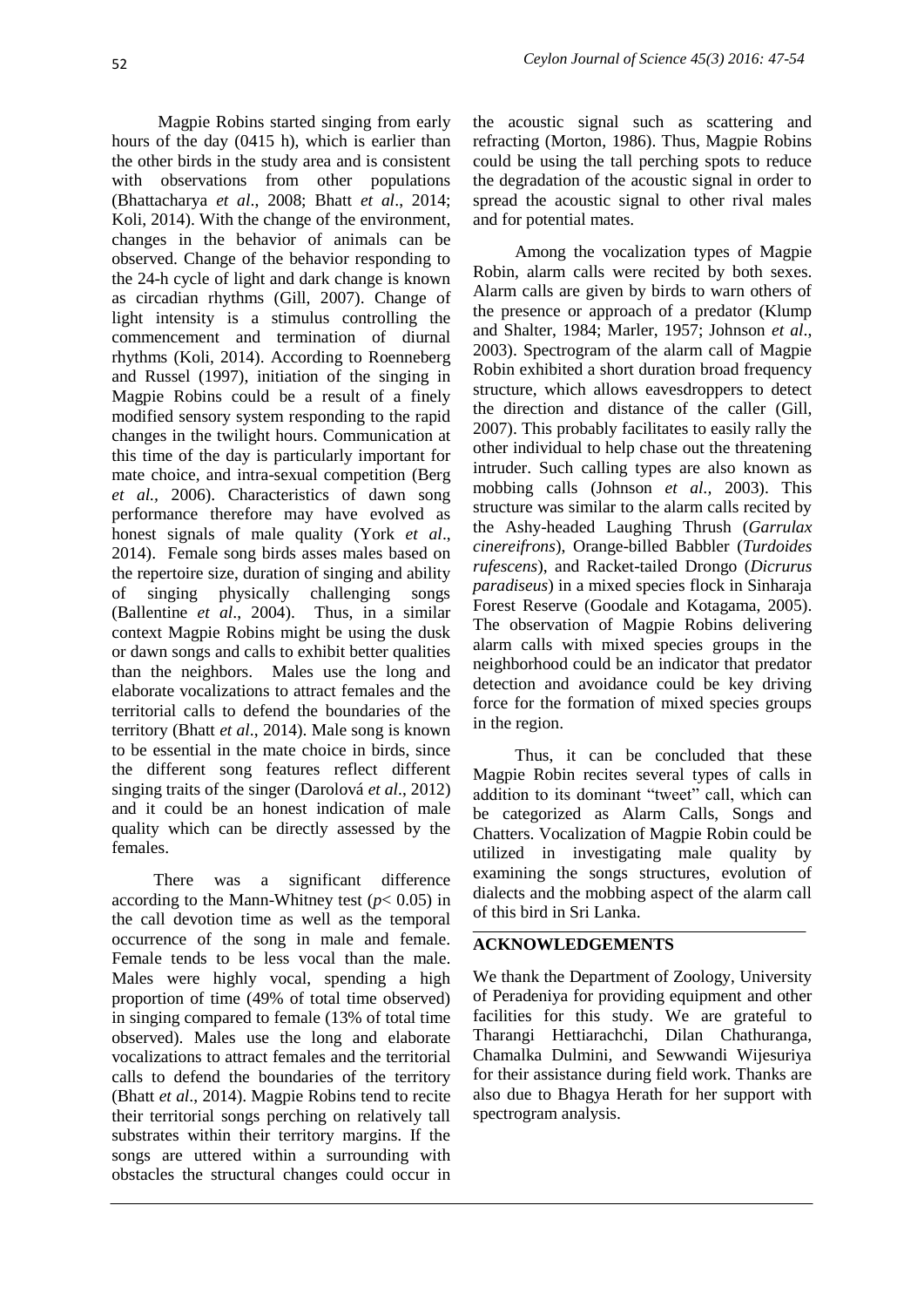#### **REFERENCES**

- Ali, S. and Ripley, S. (2001). *Handbook of the Birds of India and Pakistan* 9th ed., Oxford University Press
- Altmann, J. (1974). Observational Study of Behavior: Sampling Methods. *Behaviour.* **49**(3):227-266.
- Ballentine, B., Hyman, J. and Nowicki, S. (2004). Vocal performance influences female response to male bird song: An experimental test. *Behavioral Ecology.* **15**(1):163-168.
- Berg, K.., Burmfield, R.T. and Apanius, V.(2006). Physiological and ecological determinants of neotropical dawn call. *Proceedings of royal society of London. B* **273**:999-1005.
- Bhatt, D., Sethi, V. K. (2014). Some notes on the breeding behaviour of the oriental magpie robin (*Copsychus saularis*) from Uttarakhand, India **9**(1):112-119.
- Bhattacharya, H., Cirillo, J. and Todt, J. (2008). Song Performance Rules in the Oriental Magpie Robin (*Copsychus salauris*). *Our Nature.* **5**(1):1-13.
- Bioacoustics Research Program, (2003). Raven LIte 1.0.
- Blumstein, D.T., Daniel, J.C. and Evans, C.S., (2007). JWatcher.
- Blumstein, D.T., Daniel, J.C. and Evans, C.S., (2007). *JWatcher 1.0: An introductory user's guide*, Massachusetts, U.S.A: Sinauer Associates, Inc.
- Boncoraglio, G. and Saino, N., (2007). Habitat structure and the evolution of bird song: A metaanalysis of the evidence for the acoustic adaptation hypothesis. *Functional Ecology.* **21**(1):134-142.
- Briefer, E., Oseijuk, T. S., Rybak, F. and Aubin, T. (2010). Are bird song complexity and song sharing shaped by habitat structure? An information theory and statistical approach. *Journal of Theoretical Biology.* **262**(1):151-164.
- Charif, R.A., (2006). *Raven Lite10 Users Guide*, Ithaca, NY: Cornell Lab of Ornithology. Available at: papers://c32175d7-d89d-4b27-af31- 837cef862ad3/Paper/p499.
- Charrier, I., Mathevon, N. and Jouventin, P. (2001). Acoustic Communication in a Black-Headed Gull Colony: How Do Chicks Identify Their Parents? *Ethology.* **107**(11):961-974.
- Clements, J. F., Schulenberg, M. J., Lilff, M. J., Roberson, D., Fredericks, T. A., Sulvian, B.L. and Wood, C. L. (2015). *Clements checklist of birds of the world: v2015*, Available at: http://www.birds.cornell.edu/clementschecklist/do wnload/.
- Darolová, A., Kristofık, J., Hoi, H, Wink, M. (2012). Song complexity in male marsh warblers: does it reflect male quality? *Journal of Ornithology.* **153**(2):431-439.
- Department of Meteorology. (2014). Climate in Sri Lanka (2014). *Department of Meteorology Sri Lanka*. Available at: http://www.meteo.gov.lk.
- Geoff, S. (1996). *Bird Songs of Britain and Northern Europe*, London: Harper Collins Publications.
- Gill, F.B. (2007). *Ornithology* 3rd ed., New York: W.H. Freeman and Company.
- Goodale, E. and Kotagama, S.W. (2005). Alarm calling in Sri Lankan mixed-species bird flocks. *The Auk.* **122**(1):1-13.
- Graham, B.A. Sandoval, L., Dabelsteen, T. and Mennill, D. (2016). A test of the Acoustic Adaptation Hypothesis in three types of tropical forest: degradation of male and female Rufousand-white Wren songs. *Bioacoustics*. 4622(May):1-25.
- Grimmett, R., Inskipp, C. and Inskipp, T. (2011). *Birds of the Indian Subcontinent* 2nd ed., Oxford University Press.
- Hao, C.J., 2015. Format Factory 3.6.0.
- Harrison, J., (2001). *A Field Guide To Birds of Sri Lanka* 2nd ed., London: Oxford University Press,.
- Henry, G.M. (1971). *A Guide to the Birds of Ceylon.* 2nd Edn., London.: Oxford University Press.
- Hu, Y. and Cardoso, G.C. (2009). Are bird species that vocalize at higher frequencies preadapted to inhabit noisy urban areas? *Behavioral Ecology.* **20**(6):1268-1273.
- Jiang, S.R. (2003). Vocal behavior of Oriental Magpie Robin in China.pdf. *Sichuan Journal of Zoology*. **22**(3):144-0146.
- Johnson, F. R. McNaughton, J.E. Shelly, C.D., Blumstein, D. T. (2003). Mechanisms of heterospecific recognition. *Australian Journal of Zoology.* **51**:577-585.
- Johnson, L. and Kermott, L. (1991). The Function of Song in Male Houes Wrens "Troglodytes aedon." *Behaviour.* **116**:190-206.
- Klump, G.M. and Shalter, M., (1984). Acoustic behaviour of birds. *Zeitschrift für Tierpsychologie.* **66**:189-228.
- Klump, G.M. and Shalter, M.D. (1984). Acoustic behaviour of birds and mammals in the predator context. *Zeitschrift für Tierpsychologie.* **226**:189- 226.
- Koli, K. (2014). Morning territorial calls of male oriental magpie robin (C*opsychus saularis*). *TAPROBANICA: The Journal of Asian Biodiversity*. **6**(1):60-62.
- Marler, P. (1957). Communication signals of birds. *Behaviour*. **11**:13-39.
- Martin, P. and Bateson, P. (2007). *Measuring Behavior*. Cambridge: Cambridge University Press: 24-71.